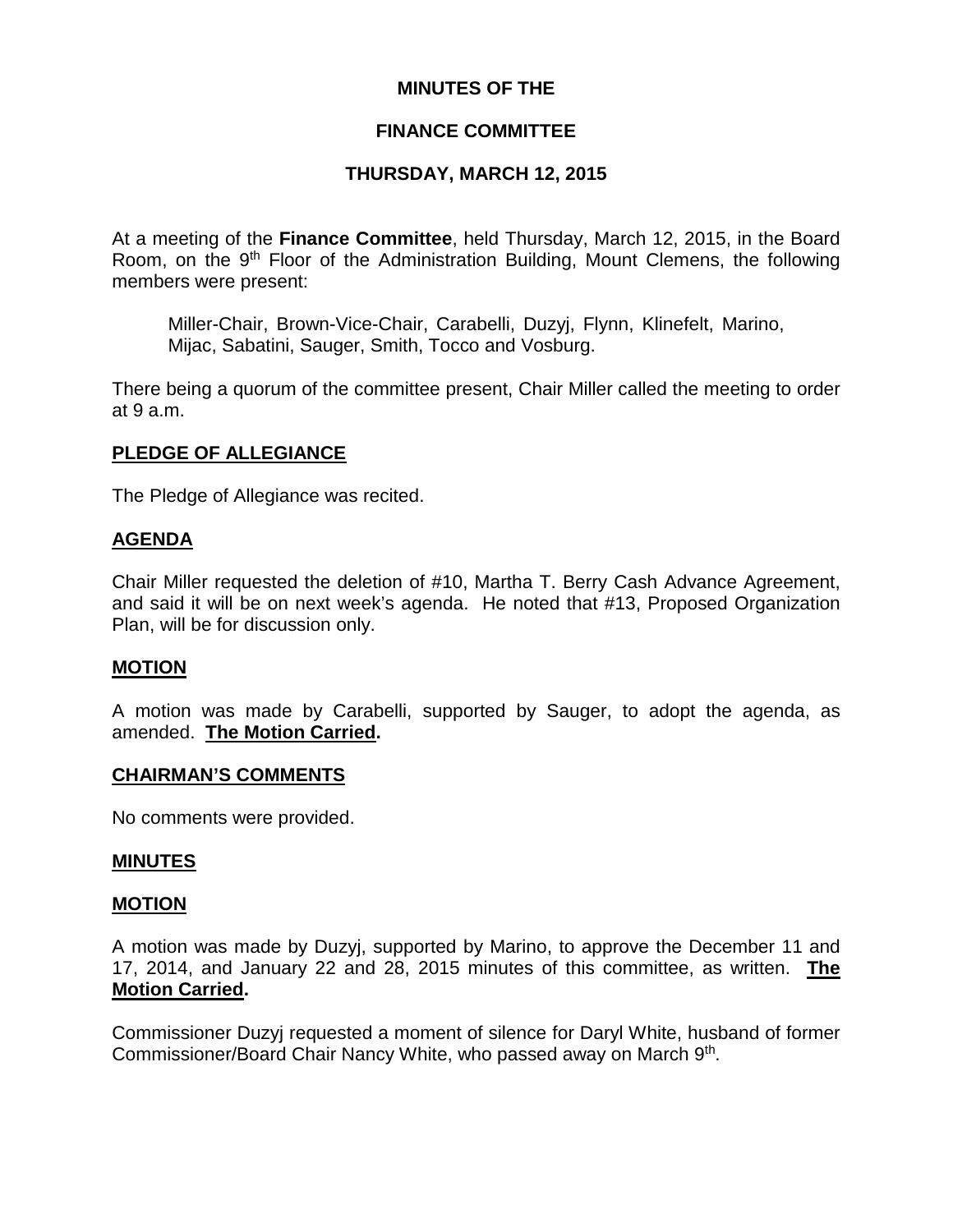## **BUDGET AMENDMENT/GENERAL FUND TRANSFER FOR INTERMEDIATE RETIREE HEALTH CARE TRUST/FINANCE**

# **COMMITTEE RECOMMENDATION – MOTION**

A motion was made by Duzyj, supported by Marino, to recommend that the Board of Commissioners approve a 2015 budget amendment in the amount of \$59,000,000 to (1) allow for the transfer of an amount not to exceed \$29,000,000 from the unreserved fund balance of the General Fund to the Retiree Health Care Intermediate Trust Fund and (2) allow for the transfer of \$30,000,000 from the Delinquent Tax Revolving Fund to the General Fund and the subsequent transfer of that amount from the General Fund to the Retiree Health Care Intermediate Trust Fund; the budget amendment will increase contributions from other funds revenue by \$30,000,000, increase revenue from the utilization of Fund Balance by \$29,000,000 and increase the Pension/Retiree Health Care expenditure category by \$59,000,000; further, this budget action addresses budgetary issues only. It does not constitute the Commission's approval of any County contract. If a contract requires Commission approval under the County's Contracting Policy or the County's Procurement Ordinance, such approval must be sought separately; further, a copy of this Board of Commissioners' action is directed to be delivered forthwith to the Office of the County Executive.

Steve Smigiel, Interim Finance Director, gave an overview of the transfer.

The following commissioner spoke: Klinefelt.

Chair Miller called for a vote on the motion and **THE MOTION CARRIED WITH SABATINI VOTING "NO."**

## **ADOPT RESOLUTION AMENDING PARAGRAPH 13 OF THE BOND RESOLUTION AUTHORIZING THE COUNTY OF MACOMB TO ISSUE THE COUNTY OF MACOMB RETIREES HEALTH CARE BONDS, SERIES 2015 (GENERAL OBLIGATION LIMITED TAX)/FINANCE**

## **COMMITTEE RECOMMENDATION – MOTION**

A motion was made by Flynn, supported by Tocco, to recommend that the Board of Commissioners adopt a resolution amending paragraph 13 of the Bond Resolution authorizing the County of Macomb to issue the County of Macomb Retirees Health Care Bonds, Series 2015 (General Obligation Limited Tax).

Steve Smigiel gave an overview of the amendment. He referred to page one of the resolution and noted that the figure is incorrect and should be \$263,550.

### **MOTION**

A motion was made by Marino, supported by Duzyj, to refer this item to the next Finance Committee meeting. **The Motion Carried.**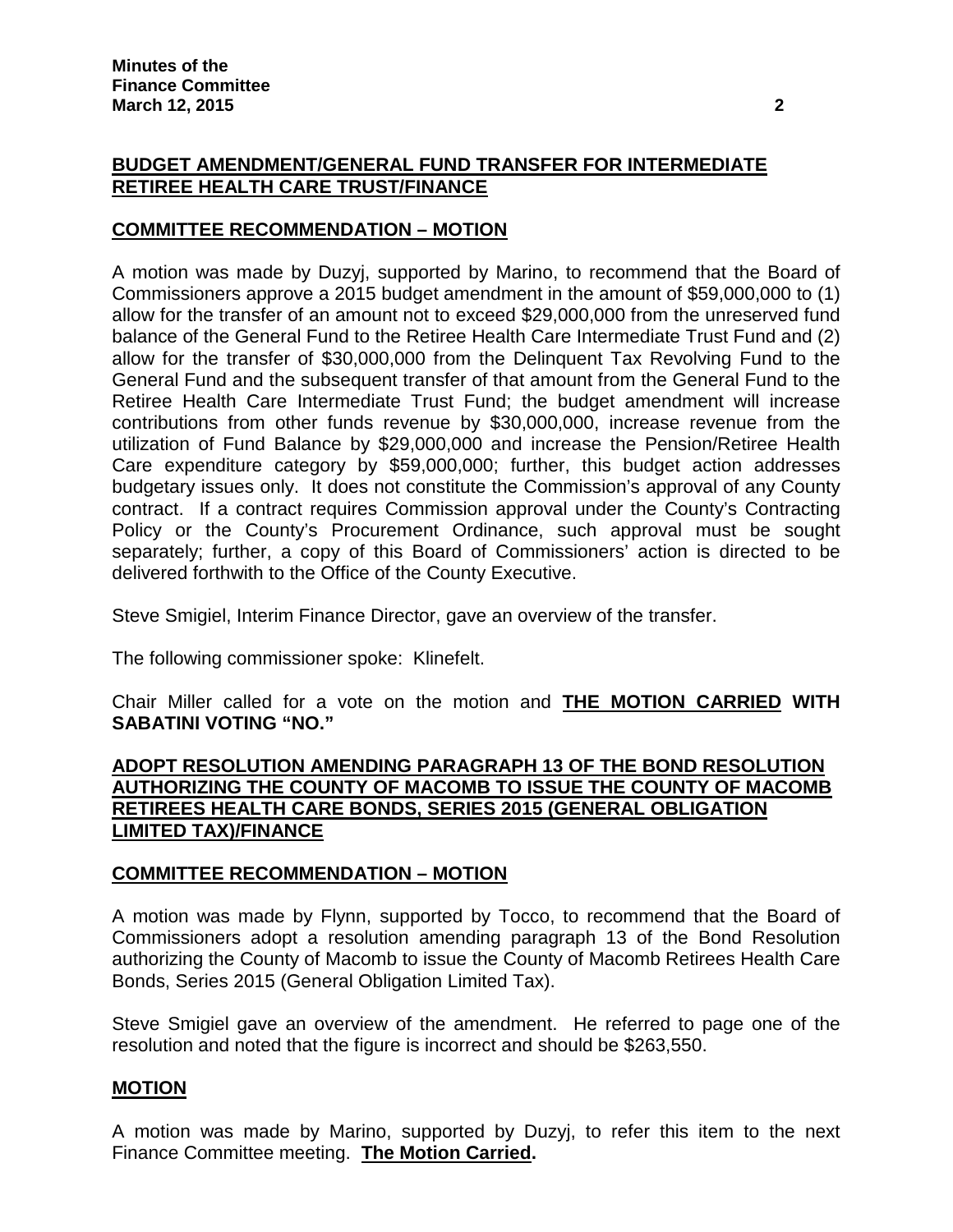## **AGREEMENT FOR RETIREMENT ADMINISTRATION SERVICES/HUMAN RESOURCES**

Eric Herppich, Human Resources and Labor Relations Director, summarized the agreement.

The following commissioner spoke: Flynn.

### **COMMITTEE RECOMMENDATION – MOTION**

A motion was made by Tocco, supported by Vosburg, to recommend that the Board of Commissioners approve the agreement between the Macomb County Employees' Retirement System and the County of Macomb for retirement administration services; further, a copy of this Board of Commissioners' action is directed to be delivered forthwith to the Office of the County Executive.

The following commissioners spoke: Klinefelt, Duzyj and Marino.

Chair Miller called for a vote on the motion and **THE MOTION CARRIED.**

### **ITEMS WAIVED BY HEALTH AND HUMAN SERVICES COMMITTEE CHAIR**

### **Budget Amendment/Michigan Department of Community Health Building Healthy Communities Planning Grant/Health**

## **COMMITTEE RECOMMENDATION – MOTION**

A motion was made by Brown, supported by Sabatini, to recommend that the Board of Commissioners concur in the request of the Macomb County Health Department and approve an increase in budgeted revenues and expenses in the Health Grants Budget by \$45,000 to account for new funding from the Michigan Department of Community Health for the Building Healthy Communities Planning Grant; further, this budget action addresses budgetary issues only. It does not constitute the Commission's approval of any County contract. If a contract requires Commission approval under the County's Contracting Policy or the County's Procurement Ordinance, such approval must be sought separately; further, a copy of this Board of Commissioners' action is directed to be delivered forthwith to the Office of the County Executive.

Krista Willette, Division Director, provided an overview of the services that will be provided.

The following commissioner spoke: Miller.

Chair Miller called for a vote on the motion and **THE MOTION CARRIED.**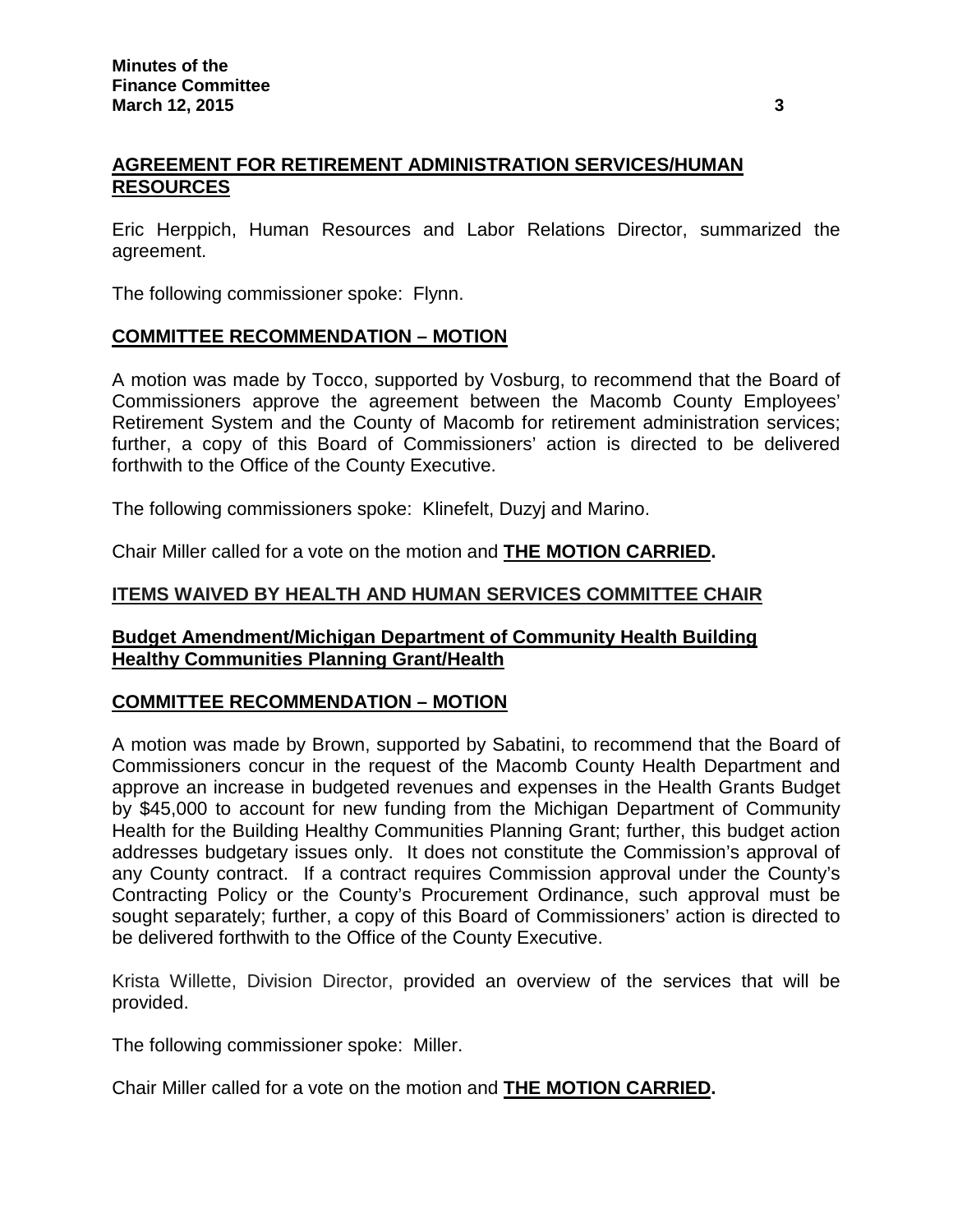# **Budget Amendment/WIC and Emergency Preparedness Program/Health**

## **COMMITTEE RECOMMENDATION – MOTION**

A motion was made by Duzyj, supported by Vosburg, to recommend that the Board of Commissioners concur in the request of the Macomb County Health Department and approve an increase in budgeted revenues and expenses in the WIC Program (218- 60116) by \$88,182 and in the Emergency Preparedness Program (218-60160) by \$2,821 to account for an increase in allocation by the Michigan Department of Community Health; further, this budget action addresses budgetary issues only. It does not constitute the Commission's approval of any County contract. If a contract requires Commission approval under the County's Contracting Policy or the County's Procurement Ordinance, such approval must be sought separately; further, a copy of this Board of Commissioners' action is directed to be delivered forthwith to the Office of the County Executive.

The following commissioners asked questions of Patrick DeTine, Financial Manager for the Health Department: Duzyj and Miller.

Chair Miller called for a vote on the motion and **THE MOTION CARRIED.**

## **Budget Amendment/FY 2014-15 Grant Funds/MCCSA**

## **COMMITTEE RECOMMENDATION – MOTION**

A motion was made by Sauger, supported by Duzyj, to recommend that the Board of Commissioners approve an increase to the FY2014-2015 Macomb County Community Services Agency's grant funds in the amount of \$1,005,319; further, this budget action addresses budgetary issues only. It does not constitute the Commission's approval of any County contract. If a contract requires Commission approval under the County's Contracting Policy or the County's Procurement Ordinance, such approval must be sought separately; further, a copy of this Board of Commissioners' action is directed to be delivered forthwith to the Office of the County Executive.

Gary Cutler, Fiscal Services Supervisor, provided an overview.

Chair Miller called for a vote on the motion and **THE MOTION CARRIED.**

## **UPDATE ON CONSTRUCTION BID PROCESS FOR MACOMB COUNTY CENTRAL CAMPUS REVITALIZATION PROJECT**

Gino Del Pup from Plante Moran Cresa gave an update on the construction bid process. Also in attendance were Dave Reece and Brad Periez from Clark Construction.

The following commissioners spoke: Brown, Vosburg, Carabelli and Klinefelt.